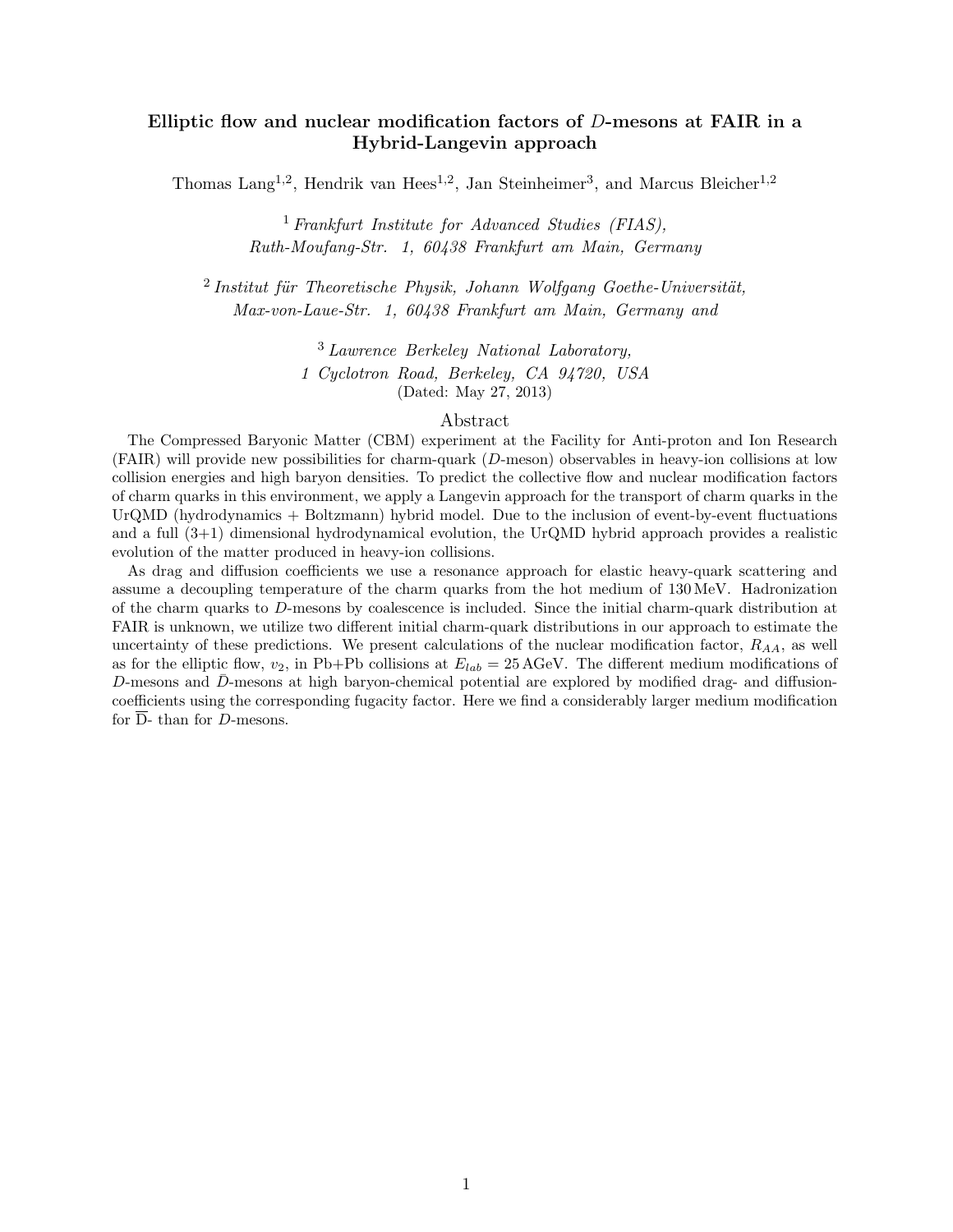### I. INTRODUCTION

The new Facility for Anti-proton and Ion Research (FAIR) at GSI in Darmstadt, Germany, will provide novel possibilities of probing strongly interacting matter at high net-baryon densities [\[1\]](#page-7-0). This extreme matter is reached by colliding heavy ions (i.e., gold or lead) at high collision energies. So far the most well-known experiments have been focused on increasing the collision energy (i.e.,  $\sqrt{s_{NN}}$  = 200 GeV at RHIC and  $\sqrt{s_{NN}}$  = 2.76 TeV at LHC). While these experiments already gave and still give great insights to the phase of deconfined matter, where quarks and gluons are quasi free (the Quark Gluon Plasma, QGP), the region of high net-baryon density in the QCD phase diagram has not been explored in detail so far. Nevertheless, the high-density region is extraordinarily interesting for strong-interaction physics, because the region around the critical point of the QCD phase transition to the QGP is expected to be covered with experiments at high baryon chemical potential.

On the theory side a multitude of (potential) signatures and properties of the QCD (phase) transition and the QGP have been predicted [\[2–](#page-7-1)[4\]](#page-7-2). Some of these signatures are related to heavy quarks [\[5\]](#page-7-3). Since heavy quarks (i.e., c and b quarks) are produced in the primordial hard collisions of the nuclear reaction, they probe the created medium during its entire evolution process. When the system cools down they hadronize and the resulting heavy-flavour mesons can be detected. Therefore, heavy-quark observables provide new insights into the interaction processes within the hot and dense medium. Two of the most interesting observables are the elliptic flow,  $v_2$ , and the nuclear modification factor,  $R_{AA}$ , of (open) heavy-flavour mesons. Experimentally, the nuclear modification factor shows a large suppression of the open heavy-flavour particles' spectra at high transverse momenta  $(p_T)$  compared to the findings in pp collisions at RHIC and LHC. This indicates a high degree of thermalization of the heavy quarks with the bulk medium consisting of light quarks and gluons and, at the later stages of the fireball evolution, the hot and dense hadron gas. The measured large elliptic flow,  $v_2$ , of open-heavy-flavour mesons at the various heavy-ion facilities underlines that heavy quarks take part in the collective motion of the bulk medium. A quantitative analysis of the degree of thermalization of heavy quarks in terms of the underlying microscopic scattering processes thus leads to an understanding of the mechanisms underlying the large coupling strength of the QGP and the corresponding transport properties.

In this paper we explore the medium modification of heavy-flavour  $p_T$  spectra at FAIR, using a hybrid model, consisting of the Ultra-relativistic Quantum Molecular Dynamics (UrQMD) model  $[6, 7]$  $[6, 7]$  and a full  $(3+1)$ -dimensional ideal hydrodynamical model  $[8, 9]$  $[8, 9]$  to simulate the bulk medium (for details of the hybrid approach see  $[10-16]$  $[10-16]$ ). The heavy-quark propagation in the medium is described by a relativistic Langevin approach. Similar studies at higher energies have recently been performed in a thermal fireball model with a combined coalescence-fragmentation approach [\[17](#page-8-5)[–23\]](#page-8-6), in an ideal hydrodynamics model with a lattice-QCD EoS [\[24,](#page-8-7) [25\]](#page-8-8), in a model from Kolb and Heinz [\[26\]](#page-8-9), in the BAMPS model [\[27,](#page-8-10) [28\]](#page-8-11), the MARTINI model [\[29\]](#page-8-12) as well as in further studies and model comparisons [\[30–](#page-8-13)[34\]](#page-8-14).

Especially at moderate beam energies pQCD based models like BAMPS or MARTINI can not be applied. Also 2+1 dimensional hydrodynamics, e.g. Heinz-Kolb-Hydrodynamics, is not justified due to the strong three-dimensional expansion. Therefore the UrQMD hybrid model provides a major step forward as compared to simplified expanding fireball models employed so far. It provides a realistic and well established background, including event-by-event fluctuations and has been shown to very well describe many collective properties of relativistic heavy-ion collisions.

This study is the first Langevin simulation for heavy quarks to be processed at FAIR energies. Here, a special difficulty is due to the high baryon densities as already mentioned above. To account for these high baryon densities we implement an optional fugacity factor for our drag and diffusion coefficients. Within the here employed resonance-scattering model [\[35–](#page-8-15)[37\]](#page-8-16) this fugacity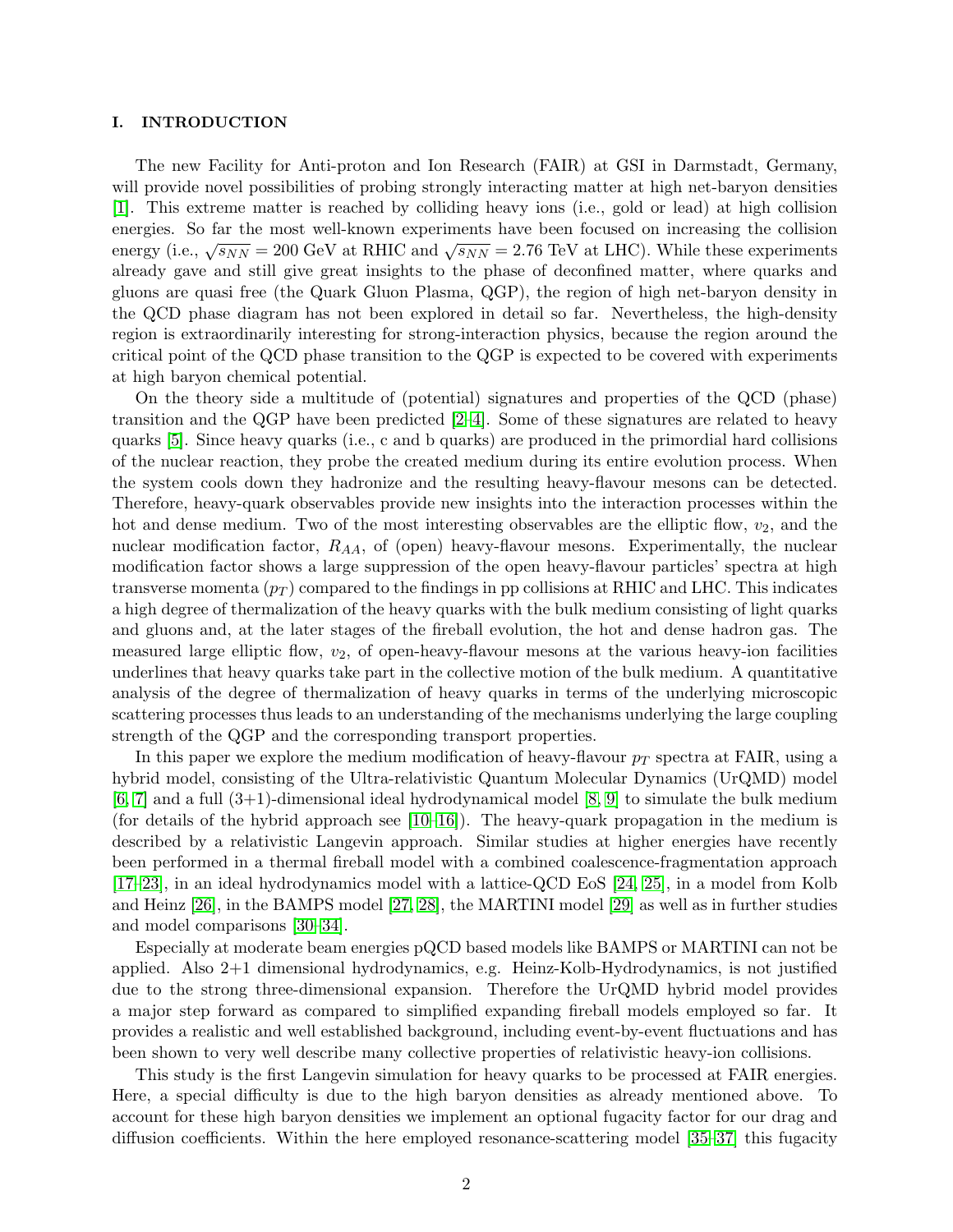factor leads to a stronger medium modification of  $\overline{D}$ - compared to D-mesons.

# II. DESCRIPTION OF THE MODEL

The UrQMD hybrid model combines the advantages of transport theory and (ideal) fluid dynamics [\[13\]](#page-8-17). It uses fluctuating initial conditions [\[13\]](#page-8-17), generated by the UrQMD model [\[38,](#page-8-18) [39\]](#page-8-19), for a full (3+1) dimensional ideal fluid dynamical evolution, including the explicit propagation of the baryon current. After a Cooper-Frye transition back to the transport description, the freeze-out of the system is treated gradually within the UrQMD approach. The hybrid model has been successfully applied to describe particle yields and transverse dynamics from AGS to LHC energies [\[11,](#page-8-20) [13,](#page-8-17) [15,](#page-8-21) [16,](#page-8-4) [40\]](#page-8-22) and provides therefore a reliable basis for the flowing bulk medium.

The equation of state employed for the present calculations includes quark and gluonic degrees of freedom coupled to a hadronic parity-doublet model [\[41\]](#page-8-23). It has a smooth crossover at low baryon densities between an interacting hadronic system and a quark gluon plasma and a (second) first order transition towards higher baryon densities. The thermal properties of the EoS are in agreement with lattice QCD results at vanishing baryon density. For the present study at FAIR energy we rely on the extrapolation to high baryon densities as described in [\[41\]](#page-8-23).

The diffusion of a heavy quark in a medium consisting of light quarks and gluons can be described with help of a Fokker-Planck equation [\[17,](#page-8-5) [30,](#page-8-13) [35,](#page-8-15) [37,](#page-8-16) [42–](#page-8-24)[48\]](#page-8-25) as an approximation of the collision term of the corresponding Boltzmann equation. It can be mapped into an equivalent stochastic Langevin equation, suitable for numerical simulations. In the relativistic realm such a Langevin process reads

$$
dx_j = \frac{p_j}{E} dt,
$$
  
\n
$$
dp_j = -\Gamma p_j dt + \sqrt{dt} C_{jk} \rho_k.
$$
\n(1)

Here dt is the time step in the Langevin calculation,  $dx_j$  and  $dp_j$  are the coordinate and momentum changes in each time-step, m is the heavy-quark mass,  $E = \sqrt{m^2 + p^2}$ , and  $\Gamma$  is the drag or friction coefficient. The covariance matrix,  $C_{jk}$ , of the fluctuating force is related with the diffusion coefficients. Both coefficients depend on  $(t, x, p)$  and are defined in the (local) rest frame of the fluid. The  $\rho_k$  are Gaussian-normal distributed random variables, i.e., its distribution function reads

$$
P(\rho) = \left(\frac{1}{2\pi}\right)^{3/2} \exp\left(-\frac{\rho^2}{2}\right).
$$
 (2)

The fluctuating force obeys

$$
\left\langle F_j^{(\text{fl})}(t) \right\rangle = 0, \quad \left\langle F_j^{(\text{fl})}(t) F_k^{(\text{fl})}(t') \right\rangle = C_{jl} C_{kl} \delta(t - t'). \tag{3}
$$

We use [\[49\]](#page-8-26)

$$
C_{jk} = C_{jk}(t, \mathbf{x}, \mathbf{p} + d\mathbf{p}).
$$
\n(4)

The drag and diffusion coefficients for the heavy quark propagation within this framework are taken from a resonance approach [\[35,](#page-8-15) [36\]](#page-8-27). It is a non-perturbative model, where the existence of D-meson like resonances in the QGP phase is assumed.

The initial production of charm quarks in our approach is based on a space-time resolved Glauber approach. For the realization of the initial collisions for the charm quark production points we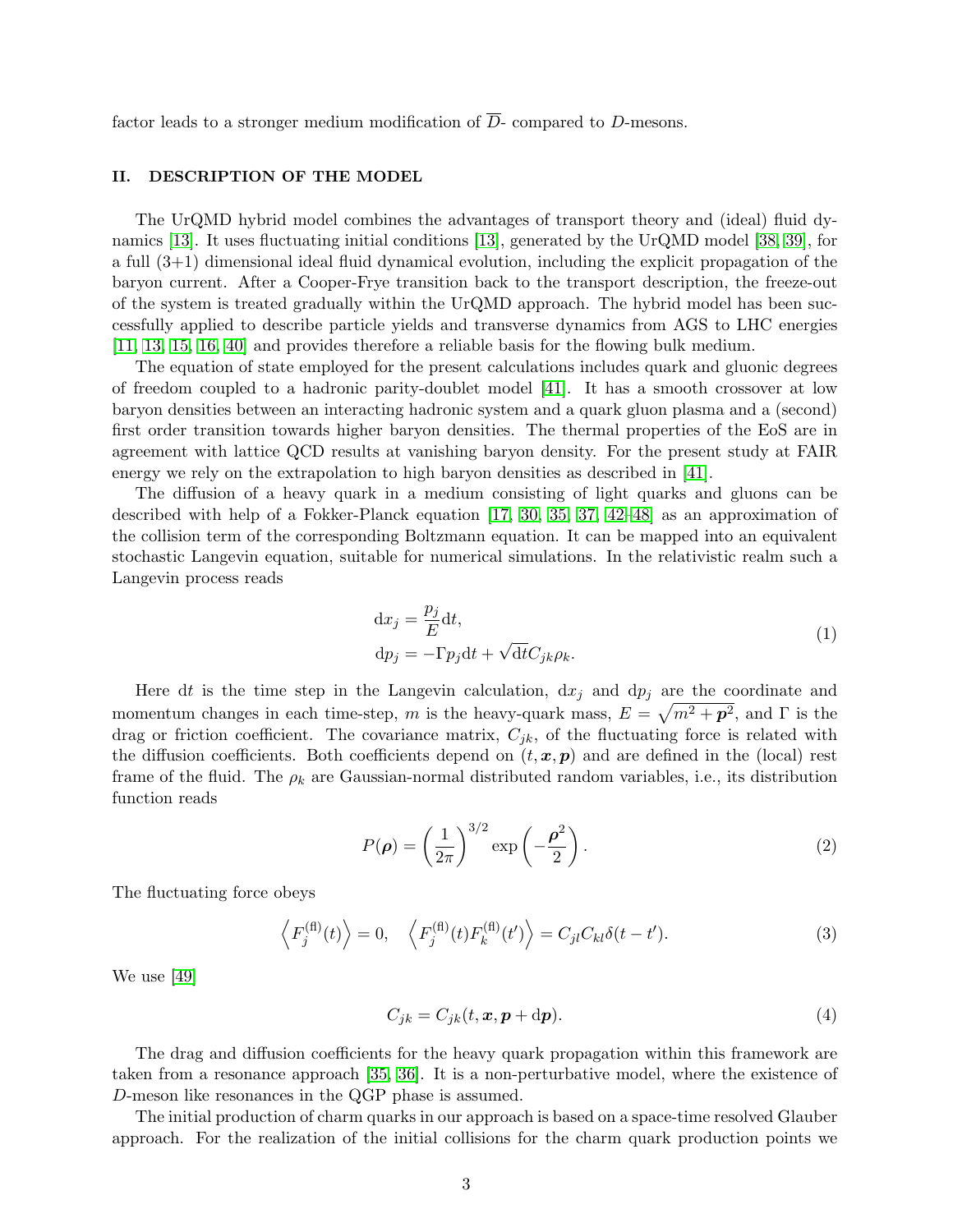use the UrQMD model. First, an UrQMD run with straight trajectories is performed. Here, only elastic 0◦ scatterings between the colliding nuclei are carried out and the nucleon-nucleon collision space-time coordinates are stored (see [\[50\]](#page-8-28)). These coordinates are used in a second, full UrQMD run as probability distribution for the production space-time coordinates for the charm quarks.

The initial momentum distribution of the produced charm quarks at FAIR energy is not well known, due to the lack of experimental measurements of D-meson production at these low energies. To account for this uncertainty, we utilize two different momentum distributions for the initial state of  $D$  and  $D$ , a parametrization used in HSD calculations and the distribution generated by the PYTHIA model.

The HSD parametrization (derived from higher energies) is taken from a fit to the D-meson distribution in pp collisions at 25 AGeV [\[51\]](#page-8-29). As fitting function we use

<span id="page-3-1"></span><span id="page-3-0"></span>
$$
\frac{dN}{dp_T} = \frac{C_1}{\left(1 + A_1 \cdot p_T^2\right)^{A_2}},\tag{5}
$$

with the coefficients  $A_1 = 0.870/\text{GeV}^2$  and  $A_2 = 3.062$ .  $C_1$  is an arbitrary normalization constant with the unit 1/GeV.

The PYTHIA parametrization is extracted from a fit to pp collisions generated by PYTHIA [\[52\]](#page-8-30) at  $E_{lab} = 25 \,\text{AGeV}$ . Here we use as fitting function

$$
\frac{dN}{dp_T} = C_2 p_T^{B_1} \exp\left(-\frac{(p_T - B_2)^2}{2B_3^2}\right),\tag{6}
$$

with the coefficients  $B_1 = 1.144$ ,  $B_2 = -0.586 \,\text{GeV}$  and  $B_3 = 0.646 \,\text{GeV}$ .  $C_2$  is an arbitrary normalization constant with the unit  $\text{GeV}^{-B_1-1}$ . In the following we normalize the distributions to  $\int dp_T \frac{dN}{dp_T}$  $\frac{dN}{dp_T} = 1$ . These two parametrizations are utilized as our initial charm-quark distributions. Due to the low collision energy, charm quark production in pp collisions is kinematically only allowed up to a transverse momentum of  $p_T \approx 2 \,\text{GeV}$ . Although the production cut-off for charm quarks in Pb+Pb collisions might be somewhat higher due to nuclear effects, our calculations above  $p_T \approx 1.5 \,\text{GeV}$  should be interpreted with caution only. This is especially true for our  $R_{AA}$ calculations.

Starting with these charm-quark distributions as initial condition we propagate the charm quarks on straight lines until the hydro start condition is fulfilled. For the start condition we use  $t_{\text{start}} = 2R/\sqrt{\gamma_{\text{CM}}^2 - 1}$ , i.e., after the two Lorentz-contracted nuclei have passed through each other ( $\gamma_{\text{CM}}$  is the centre-of-mass-frame Lorentz factor, and R is the radius of the nucleus). For the Langevin calculation we use the UrQMD/hydro's cell velocities, cell temperature and the size of the time-step for the calculation of the momentum transfer, propagating all quarks independently. The charm-quark propagation is terminated by hadronization into D-mesons, via quark-coalescence [\[37,](#page-8-16) [47,](#page-8-31) [48\]](#page-8-25).

## III. RESULTS

Let us start with the initial and final D-meson  $p_T$ -spectra at five different centrality bins for Pb+Pb collisions at  $E_{\rm lab} = 25 \,\text{AGeV}$ , as shown in Fig. [1.](#page-4-0)

The initial D-meson distributions are for both initial state assumptions much softer as compared to D-meson  $p_T$ -spectra observed in pp collisions at RHIC or LHC energies. In the HSD parametrization most charm quarks are at very low transverse momenta, and the initial distribution falls down according to a power law. The PYTHIA parametrization has a maximum at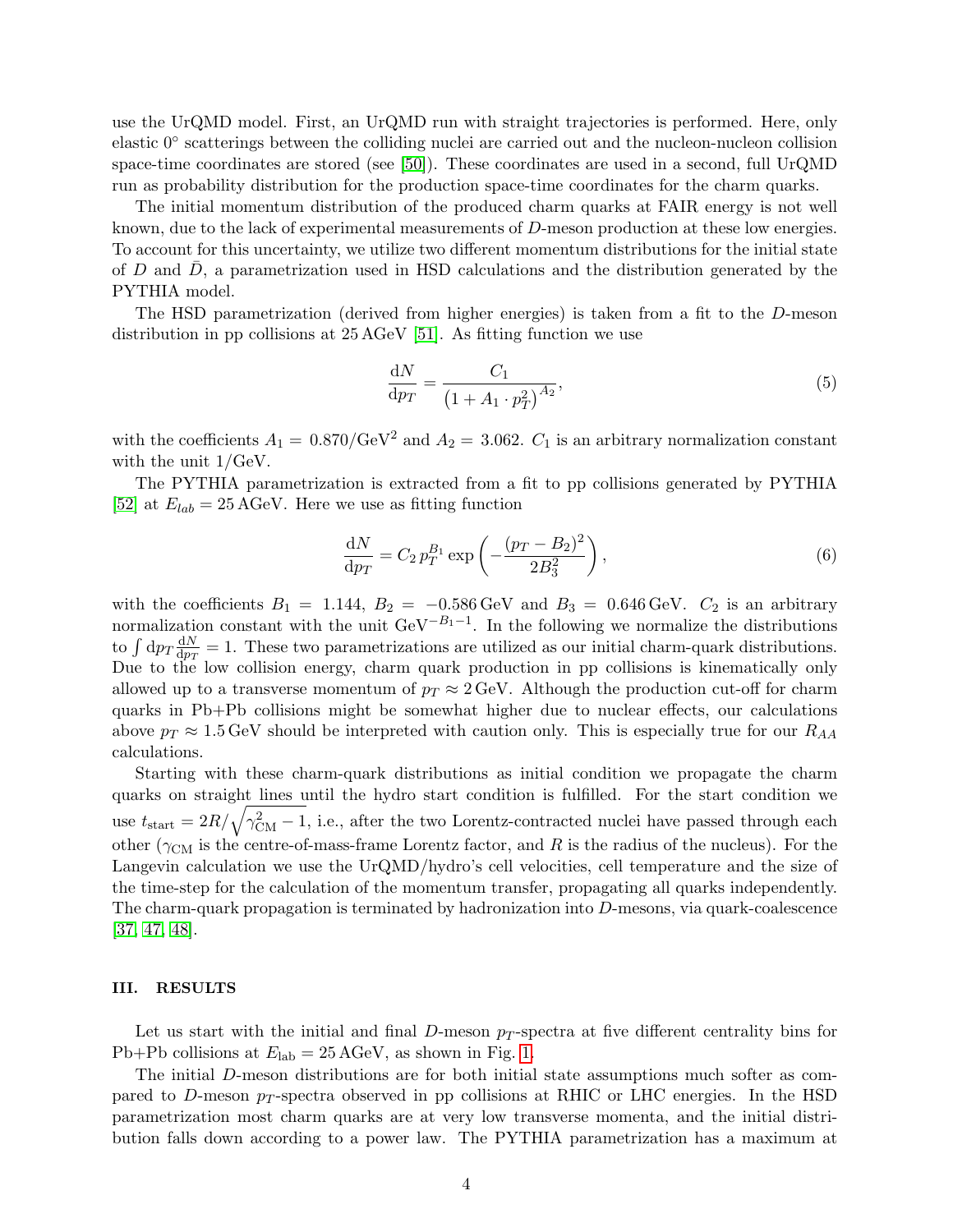

<span id="page-4-0"></span>FIG. 1. (Color online) The initial and final normalized  $p_T$  spectra of D-mesons in Pb+Pb collisions at 25 AGeV for different centrality bins. The left plot shows our calculation for the HSD initial-state parametrization, the right plot shows it for the PYTHIA initial-state parametrization. We use a rapidity cut of  $|y| < 0.35$ .

 $p_T \approx 0.5$  GeV. At high  $p_T$  however, it decreases faster than the HSD parametrization due to the exponential in the distribution function (equation [6\)](#page-3-0).

The final distributions show a thermalization of the charm quarks. The propagation of the charm quarks in the hot medium and the coalescence mechanism drag low- $p_T$  particles to higher  $p_T$  bins. This drag is more pronounced at high collision centralities.

In the following we show the elliptic flow,  $v_2$ , and the nuclear modification factor,  $R_{AA}$ , of D-mesons (for a comparison with the light quark hadron  $v_2$ , the reader is referred to [\[10\]](#page-8-3)). Our results are depicted in Fig. [2,](#page-4-1) for the elliptic flow, and in Fig. [3,](#page-5-0) for the nuclear modification factor.



<span id="page-4-1"></span>FIG. 2. (Color online) Elliptic flow,  $v_2$ , of D-mesons in Pb+Pb collisions at 25 AGeV for different centrality bins. The left plot shows our calculation for the HSD initial-state parametrization, the right plot shows it for the PYTHIA initial-state parametrization. We use a rapidity cut of  $|y| < 0.35$ .

The strongest elliptic flow in our calculation can be observed for a medium centrality range of  $\sigma/\sigma_{\rm tot} = 20\%$ -40%. It reaches up to around 6% in case of the HSD initial-state parametrization, which is approximately half of the elliptic flow which develops at RHIC energies. In case of the PYTHIA parametrization the flow is considerably larger and reaches up to 10%. In both cases the flow for very central and peripheral collisions is, as expected, small. The higher maximal  $v_2$ values with PYTHIA initial conditions are due to the fact that high- $p_T$  charm quarks need more interactions with the medium to reach a high  $p_T$  due to the softer  $p_T$  spectrum as compared to the HSD intial state.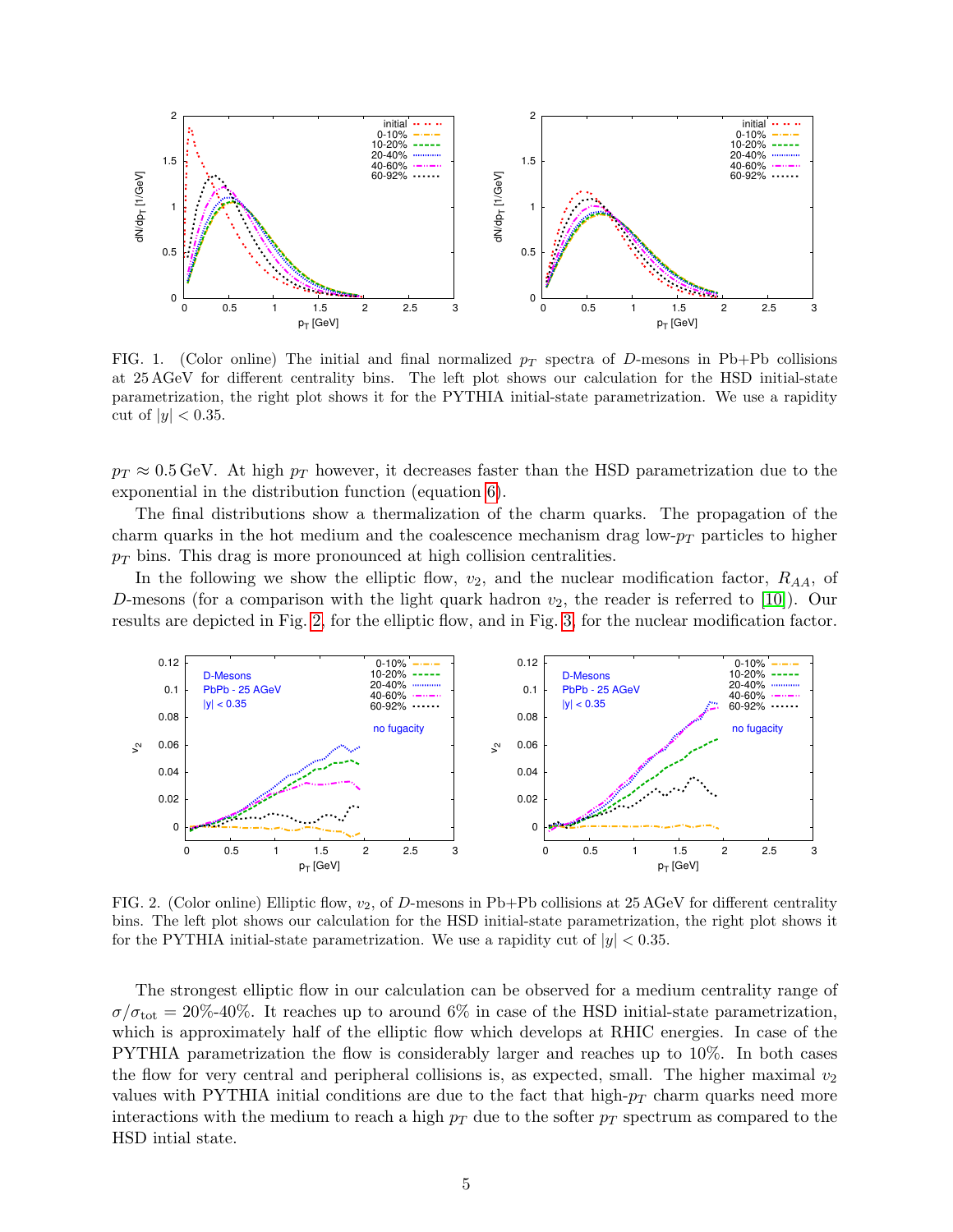

<span id="page-5-0"></span>FIG. 3. (Color online) Nuclear modification factor,  $R_{AA}$ , of D-mesons in Pb+Pb collisions at 25 AGeV for different centrality bins. The left plot shows our calculation for the HSD initial-state parametrization, the right plot shows it for the PYTHIA initial-state parametrization. We use a rapidity cut of  $|y| < 0.35$ .

Let us now turn to the nuclear modification factor,  $R_{AA}$ , for the case of the HSD parametrization (Fig. [3,](#page-5-0) left). The strongest modification is reached for central collisions and the lowest for peripheral collisions. We also observe that the highest  $R_{AA}$  values move to higher  $p_T$  for more central collisions.

Compared to the nuclear modification factor at RHIC and LHC energies [\[37,](#page-8-16) [47,](#page-8-31) [48\]](#page-8-25) the medium modification is extremely large and qualitatively different. On the one hand this effect is due to the initial charm-quark distribution (HSD initial-state parametrization) that we used as one assumption. It is much softer than at RHIC or LHC energies. Therefore it drops off very fast towards higher  $p_T$ . Thus the drag of low  $p_T$  particles to higher  $p_T$  has a large relative influence on the  $R_{AA}$  at higher  $p_T$  ranges. On the other hand the medium modification of low- $p_T$  heavy quarks seems to be stronger at FAIR energies. As one can see in Fig. [1](#page-4-0) (left) a big fraction of the D-mesons at low  $p_T$  is shifted to higher  $p_T$ . This effect can be explained by the low momenta, also in longitudinal direction, of the heavy quarks and the slow medium evolution at FAIR energies. Therefore the charm quarks stay a long time in the medium and can "heat up" due to the diffusion in our Langevin calculation.

The nuclear modification factor using the PYTHIA initial-state parametrization (Fig. [3,](#page-5-0) right) looks completely different. At low  $p<sub>T</sub>$  the PYTHIA parametrization has a similar shape as the medium modified  $dN/dp<sub>T</sub>$  distribution for the HSD calculation (Fig. [1\)](#page-4-0). Therefore the medium modification at low  $p_T$  is not as strong as for the former case. For higher  $p_T$  the  $R_{AA}$  rises drastically, especially for central collisions. The reason is the initial parametrization in equation [6.](#page-3-0) At high  $p_T$ -values it drops faster than a thermal distribution. Therefore, the thermalization of charm quarks drags some of the charm quarks to high- $p<sub>T</sub>$  bins that are strongly suppressed (or even forbidden) by energy conservation in the initial state.

In the next step we include fugacity factors in our calculation to account for the high baryon chemical potential at FAIR-energies. Therefore we multiply the anti-charm drag- and diffusioncoefficients by  $e^{\mu_B/T}$  and the charm coefficients by  $e^{-\mu_B/T}$ . Here  $\mu_B$  is the baryon chemical potential of the surrounding quarks and  $T$  is the local temperature of the medium. As initial charm-quark distribution we used the HSD parametrization of equation [\(5\)](#page-3-1). Fig. [4](#page-6-0) shows our results for the elliptic flow and Fig. [5](#page-6-1) for the nuclear modification factor.

As one can see the inclusion of fugacity factors changes the results substantially. The elliptic flow for D-mesons reaches up to 15% and also the nuclear modification factor changes strongly. The difference between D-mesons and  $\bar{D}$ -mesons is clearly visible. If we have a look at the difference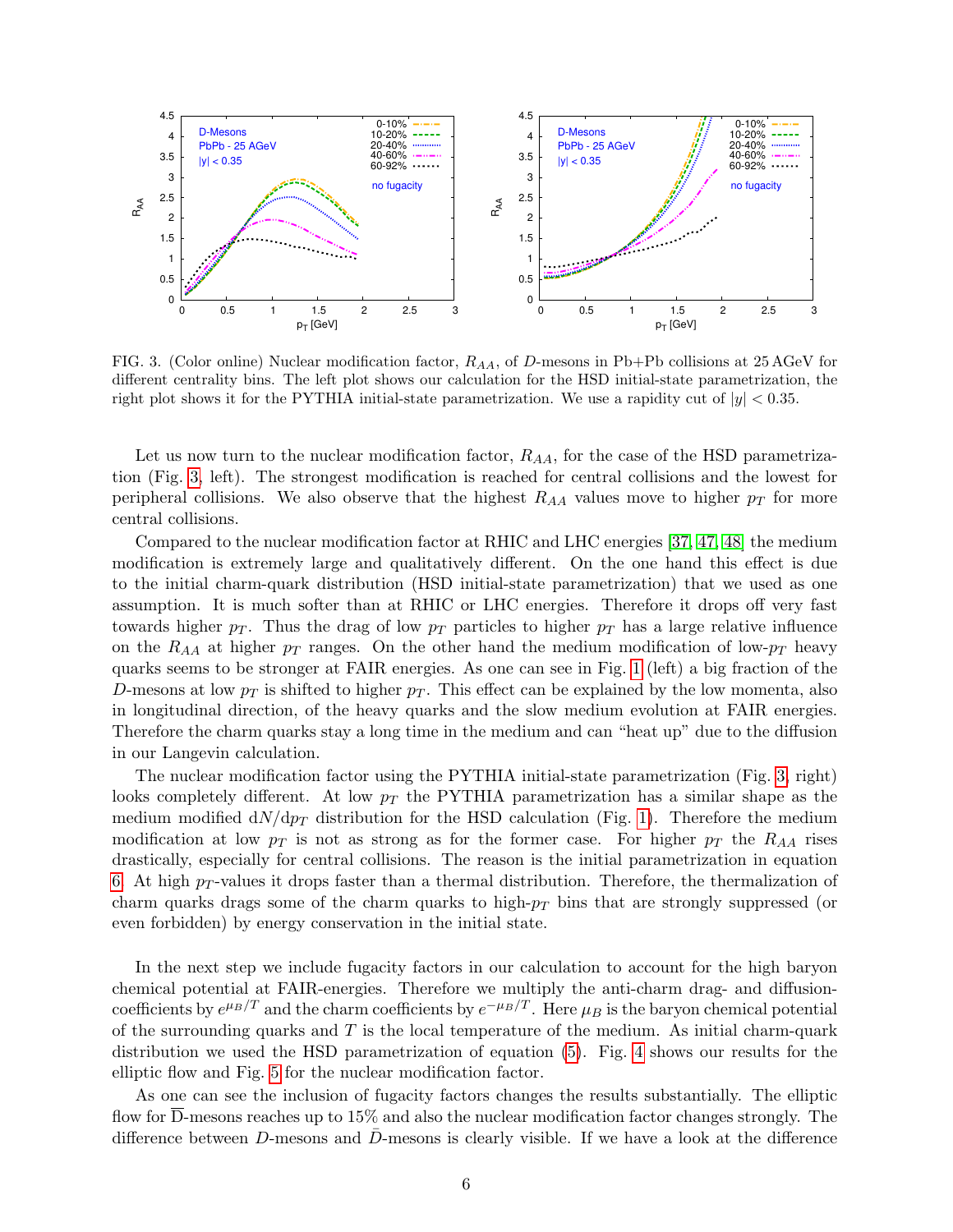

<span id="page-6-0"></span>FIG. 4. (Color online) Elliptic flow,  $v_2$ , of D-mesons and D-mesons in Pb+Pb collisions at 25 AGeV using the HSD initial-state parametrization and applying fugacity factors. We use a rapidity cut of  $|y| < 0.35$ . The results above  $p_T \approx 2 \,\text{GeV}$  should be interpreted with caution only.



<span id="page-6-1"></span>FIG. 5. (Color online) Nuclear modification factor,  $R_{AA}$ , of D-mesons and  $\bar{D}$ -mesons in Pb+Pb collisions at 25 AGeV using the HSD initial-state parametrization and applying fugacity factors. We use a rapidity cut of  $|y| < 0.35$ . The results above  $p_T \approx 2 \,\text{GeV}$  should be interpreted with caution only.

between the D-mesons and the calculation neglecting fugacity-factors we realize that the difference is much smaller than for D-mesons. This small difference is not due to a small difference of the coefficients used, but to the role of the coalescence mechanism that accounts for the overwhelming fraction of the elliptic flow of D-mesons if the coefficients are small.

Also in case of the nuclear modification factor,  $R_{AA}$ , one observes a strong difference between D-mesons and D-mesons. Overall the medium modification is considerably stronger than at RHIC and LHC energies. We relate this to two different effects. The first is due to the very soft initial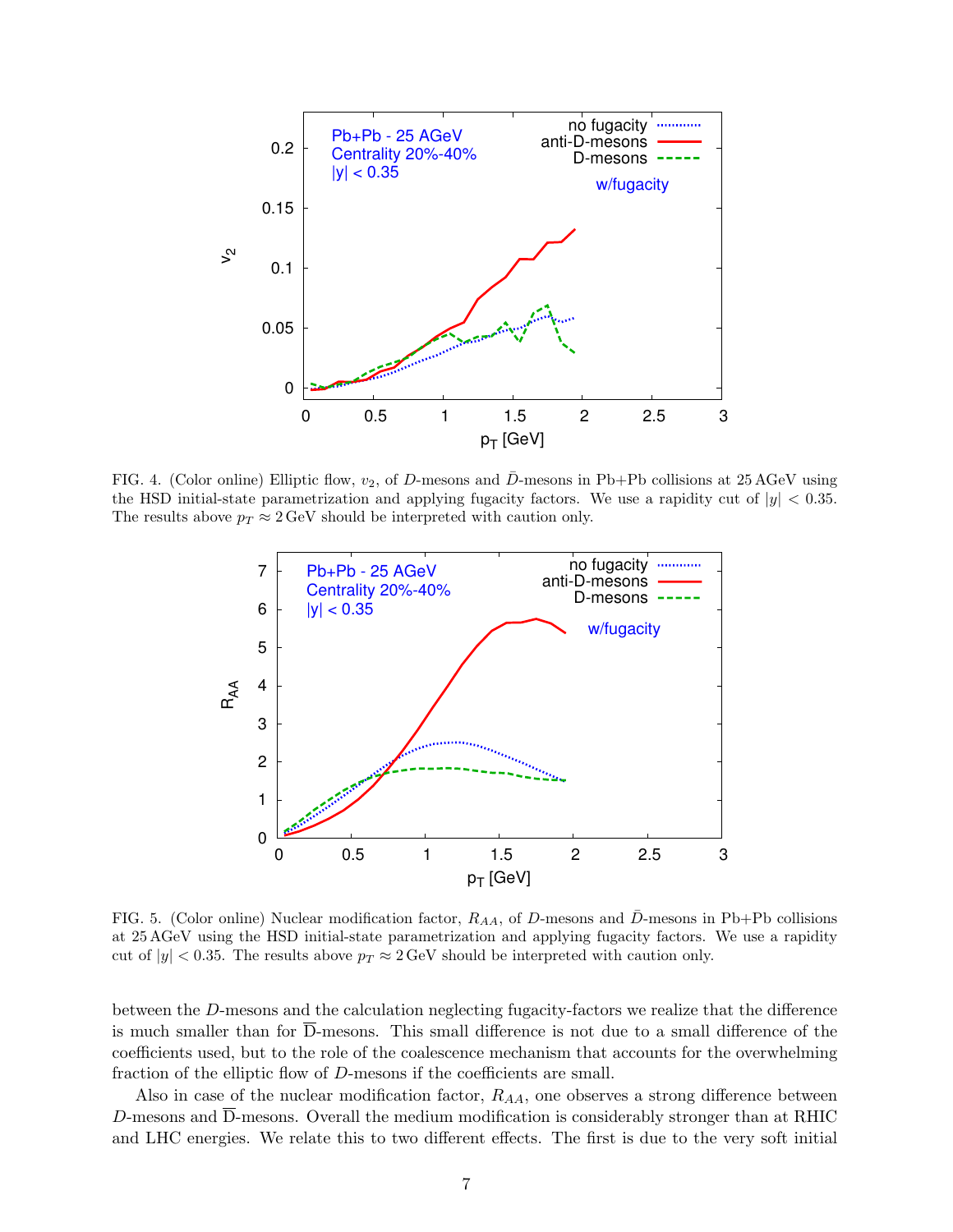momentum distribution of the charm quarks. Therefore a small change of the  $R_{AA}$  at low  $p_T$ can result in a substantial  $R_{AA}$  change at higher  $p_T$ . The second effect comes from the slower bulk-medium evolution at FAIR energies compared to RHIC and LHC energies. This slower evolution results in a longer time that the charm quarks stay in the medium and thus in a stronger drag/diffusion towards thermalization. In the  $R_{AA}$  this results in a strong suppression at low  $p_T$ due to the resulting "heat-up" of the charm quarks.

We should mention that the difference seen between D-mesons and  $\overline{D}$ -mesons is sensitive to the model used to calculate the drag- and diffusion-coefficients. In case of the T-Matrix approach [\[17\]](#page-8-5) this difference should not arise. Therefore D-meson measurements at FAIR can provide an excellent test for a confirmation or rejection of different heavy-quark-coupling mechanisms to the QGP.

# IV. SUMMARY

In this letter we have explored the medium modification of D-meson spectra at FAIR energies. While the elliptic flow is on the same order as compared to higher energies, the  $R_{AA}$  shows a strong modification. This modification depends strongly on the initial-state parametrization of the charmquark momentum distribution. For  $R_{AA}$  we observe for the HSD initial-state parametrization (neglecting the energy cut-off for  $DD$  production) a similar shape as for higher energies, while for the PYTHIA initial-state parametrization  $R_{AA}$  rises monotonously with  $p_T$  due to the sharp drop-off of the transverse momentum spectra in pp.

We also included fugacity factors in the calculation and found a substantial difference in the medium modification of  $D$ -mesons and  $D$ -mesons. However, this difference only appears in case of utilizing the resonance model coefficients and therefore provides an excellent possibility to disentangle models for the calculation of drag and diffusion coefficients.

#### ACKNOWLEDGMENTS

We are grateful to the Center for Scientific Computing (CSC) and the LOEWE-CSC at Frankfurt for providing computing resources. T. Lang gratefully acknowledges support from the Helmholtz Research School on Quark Matter Studies. This work is supported by the Hessian LOEWE initiative through the Helmholtz International Center for FAIR (HIC for FAIR). J. S. acknowledges a Feodor Lynen fellowship of the Alexander von Humboldt foundation. This work is supported by the Office of Nuclear Physics in the US Department of Energy's Office of Science under Contract No. DE-AC02-05CH11231, the GSI Helmholtzzentrum and the Bundesministerium für Bildung und Forschung (BMBF) grant No. 06FY7083.

<span id="page-7-0"></span><sup>[1]</sup> B. Friman, C. Höhne, J. Knoll, S. Leupold, J. Randrup, R. Rapp, and P. Senger, eds., [The CBM](http://www.gsi.de/forschung/fair_experiments/CBM/PhysicsBook.html) [Physics Book](http://www.gsi.de/forschung/fair_experiments/CBM/PhysicsBook.html), Lecture Notes in Physics, Vol. 814 (Springer-Verlag, Berlin, Heidelberg, 2011).

<span id="page-7-1"></span><sup>[2]</sup> J. Adams et al. (STAR Collaboration), [Nucl. Phys. A](http://dx.doi.org/10.1016/j.nuclphysa.2005.03.085) 757, 102 (2005), [arXiv:nucl-ex/0501009 \[nucl-ex\].](http://arxiv.org/abs/nucl-ex/0501009)

<sup>[3]</sup> K. Adcox et al. (PHENIX Collaboration), [Nucl. Phys. A](http://dx.doi.org/10.1016/j.nuclphysa.2005.03.086) 757, 184 (2005), [arXiv:nucl-ex/0410003 \[nucl](http://arxiv.org/abs/nucl-ex/0410003)[ex\].](http://arxiv.org/abs/nucl-ex/0410003)

<span id="page-7-2"></span><sup>[4]</sup> B. Muller, J. Schukraft, and B. Wyslouch, (2012), [arXiv:1202.3233 \[hep-ex\].](http://arxiv.org/abs/1202.3233)

<span id="page-7-3"></span><sup>[5]</sup> T. Matsui and H. Satz, Phys.Lett. B178[, 416 \(1986\).](http://dx.doi.org/10.1016/0370-2693(86)91404-8)

<span id="page-7-4"></span><sup>[6]</sup> S. Bass, M. Belkacem, M. Bleicher, M. Brandstetter, L. Bravina, et al., Prog. Part. Nucl. Phys. 41, 255 (1998).